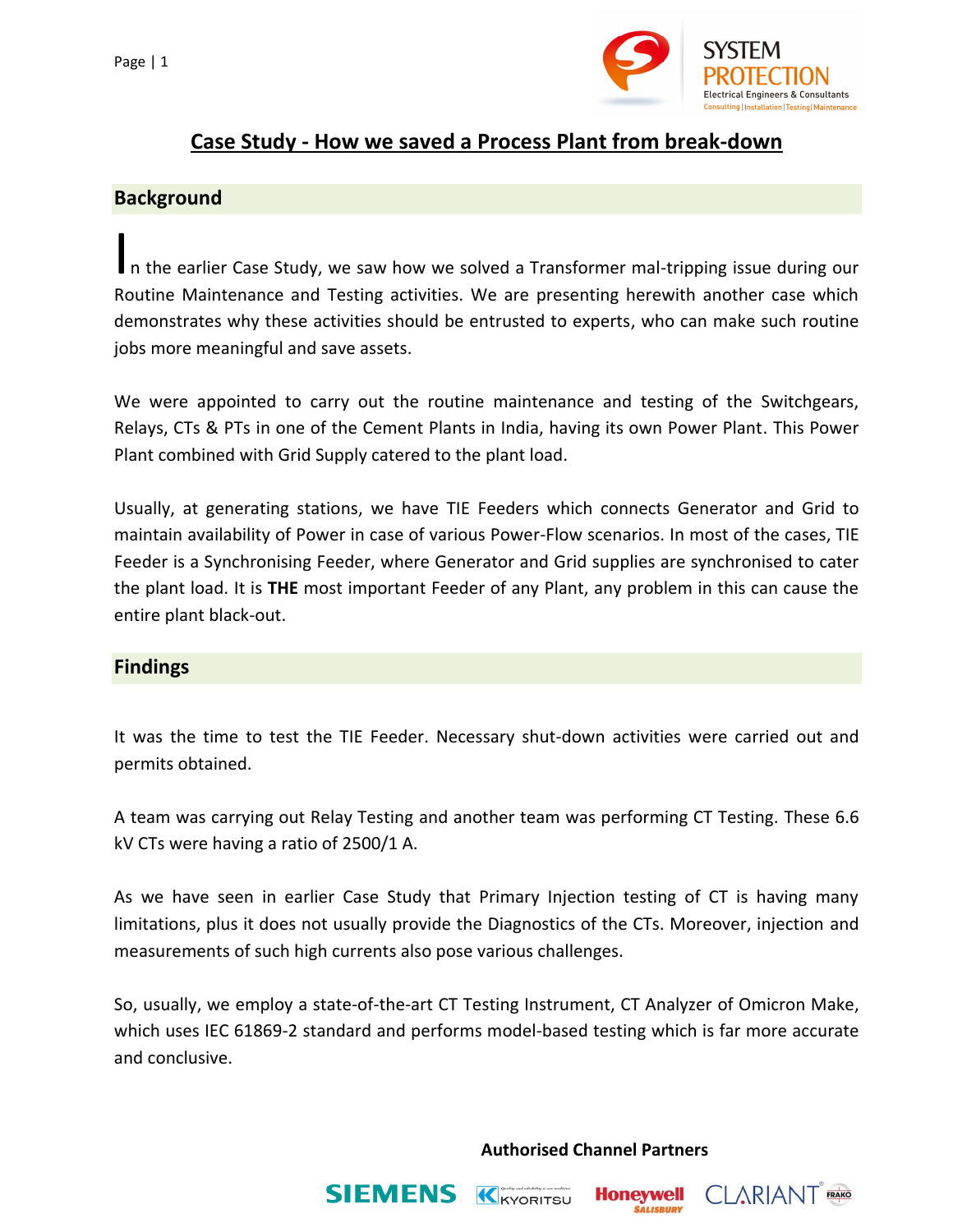

During this Testing, Protection Core (5P10) of a CT was having a very high secondary resistance, the instrument displayed "Secondary Winding resistance is too high". CT Analyzer determines winding resistance by applying DC current into Secondary winding and checks voltage drop across Secondary Terminals.

This higher value of CT Secondary Winding indicates that CT could be open and may maloperate the relay in case of various loading scenarios. We enquired about any such incident in the past, but the history was clean, there was no such tripping and plant operated normally.

But there was something abnormal about this CT and we decided to check the CT physically. And below is the photograph of what we found.





*Damaged CT Found in Panel*

**Authorised Channel Partners**





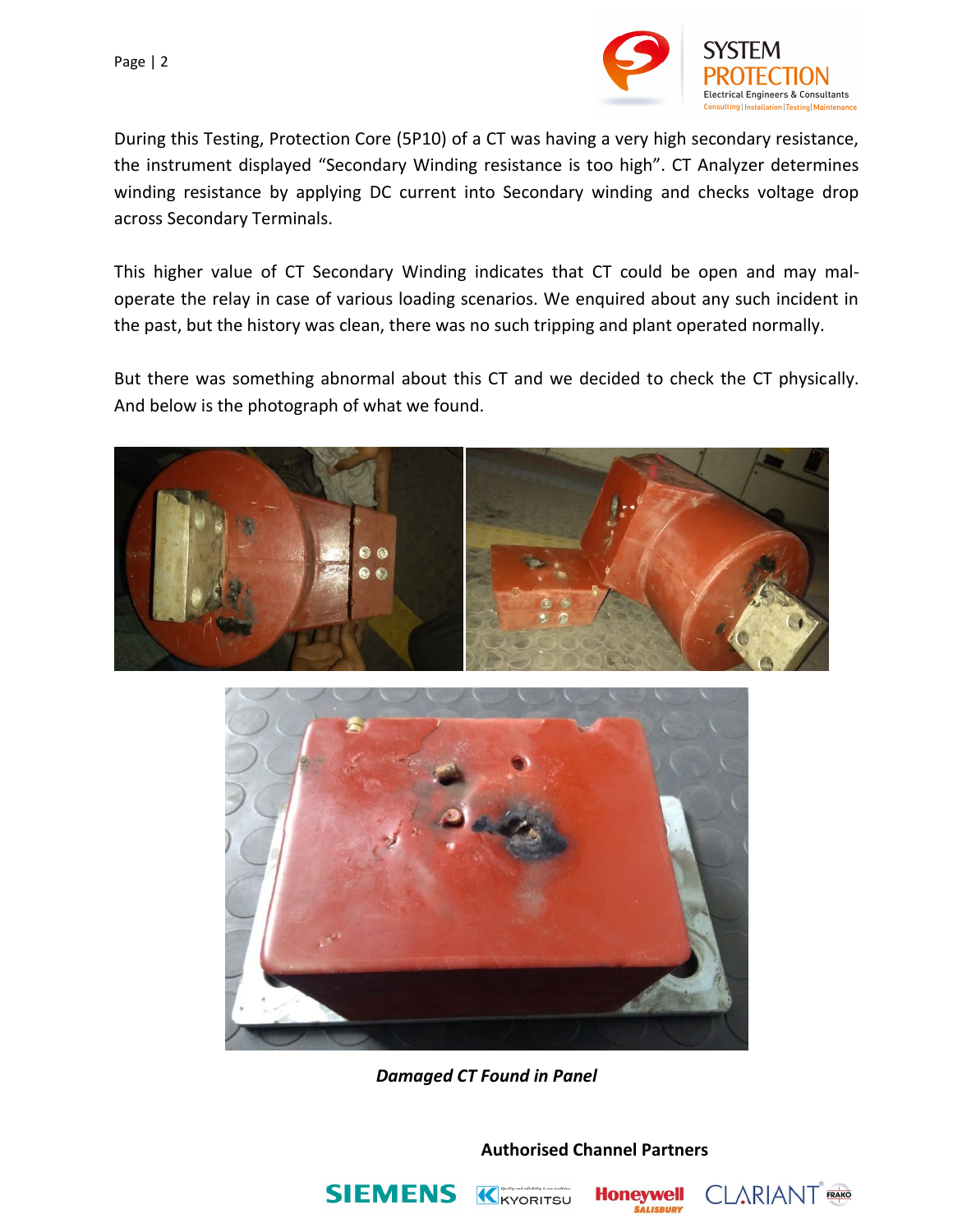Page | 3



As we can see from the above images, Secondary Winding with its internal connection is cracked and barely hanging, a little nudge and it separated! We can also observe hotspots/carbonisation all around.

### **Root Cause Analysis**

- As it can be seen from the above image, there is a CT base-plate, and CTs are usually mounted in Panel by base-plates, and usually, upside down. Main Primary Bus-bar of CT is connected with main Power Bus-bar of panel.
- Here, 2 opposite forces caused this failure :
	- 1. Upward force by Fixed Base-plate
	- 2. Downward force by Main Power Bus-bars

CT was in operation under stressed condition for very long time. Over a period, Secondary Winding started getting disconnected, and during testing, it showed higher resistance.

# **Conclusion – how advanced technology can help predict the failure**

- Noteworthy here is, despite this damage, CT might have been transforming the currents faithfully, as the CT type was a moulded cast resin (a rubbery fibre like material), the leads somehow remained connected. So, when there was primary current, secondary current completed the path by puncturing nearby insulation, this generated high voltages and thus the arcing spots - as can be seen in the images.
- As we've seen that this CT might have transformed the Currents faithfully or with little error. There was not enough unbalance current to trip the Relay, so, the Feeder did not trip, but it was just on the verge of failure when this was detected.
- There could be many reasons for such occurrence and behaviour of Protection System and can be addressed on case-to-case basis. To know more, you may call/write to us.

**Authorised Channel Partners**

**Honeywell SALISBURY** 

**CLARIANT** FRAKO